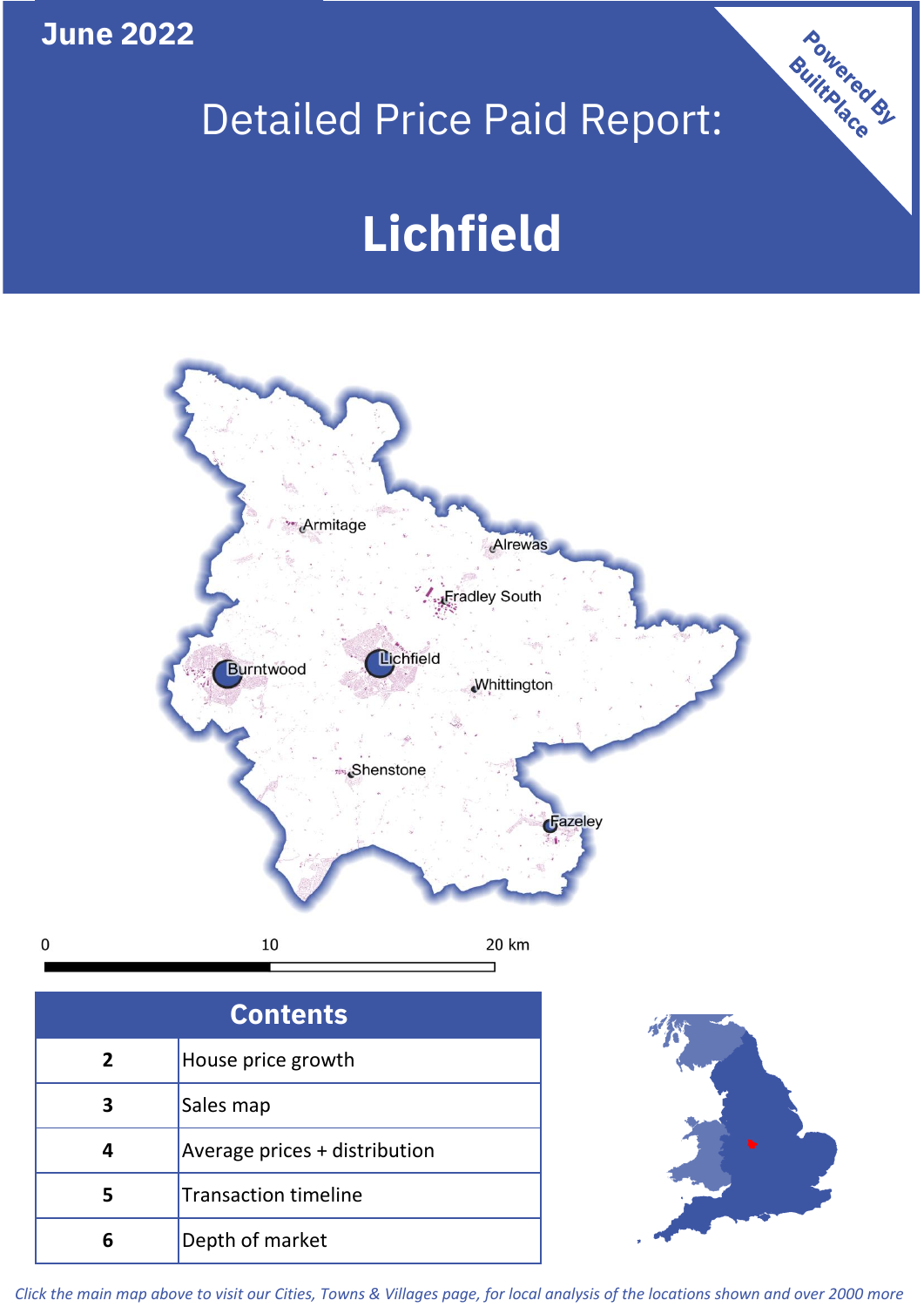### **Headline Data**

|                     | <b>Current level</b> | 3 month  | <b>Annual</b> | 5 year | 10 year |
|---------------------|----------------------|----------|---------------|--------|---------|
| <b>House prices</b> | £310,330             | 2.5%     | 10.0%         | 36.5%  | 64.7%   |
| <b>Transactions</b> | 1,843                | $-11.3%$ | 17.5%         | 1.9%   | 58.1%   |

## **House Price Growth (April 2022 data)**

#### *Annual Change in House Prices*



House prices in Lichfield grew by 10.0% in the 12 months to April 2022 (based on 3-month smoothed data). By comparison national house prices grew by 10.7% and prices in the West Midlands grew by 10.9% over the same period.

Lichfield house prices are now 49.8% above their previous peak in 2007, compared to +45.8% for the West Midlands and +52.9% across England.



#### *Year-To-Date Change in House Prices, December to April*

Local prices have grown by 4.5% in 2022 so far, compared to growth of 5.2% over the same period last year.

#### *Source: OS OpenData; UK House Price Index (Contains HM Land Registry data © Crown copyright)*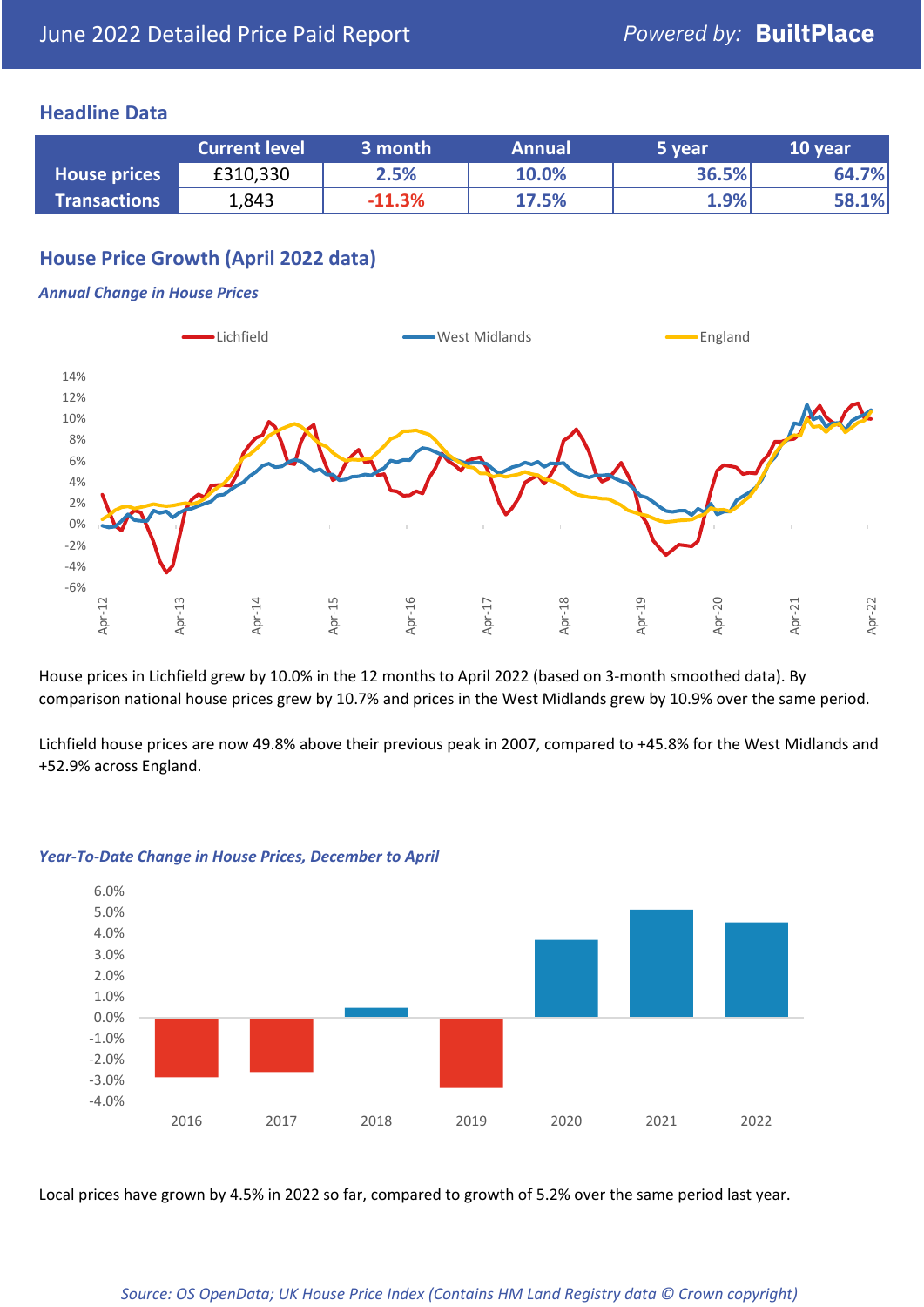# **House Price Map**

*12 months to April 2022*



*Each point is one postcode, coloured by the average value relative to all sales in this local authority (price bands are LA-specific quintiles).*

# **Map Key**

| Min      | <b>Max</b> |                            |
|----------|------------|----------------------------|
| Up to    | £187,000   | 1st quintile / lowest 20%  |
| £187,000 | £234,000   | 2nd quintile               |
| £234,000 | £293,000   | 3rd quintile               |
| £293,000 | £425,000   | 4th quintile               |
| £425,000 | and over   | 5th quintile / highest 20% |

*Source: OS OpenData; UK House Price Index (Contains HM Land Registry data © Crown copyright)*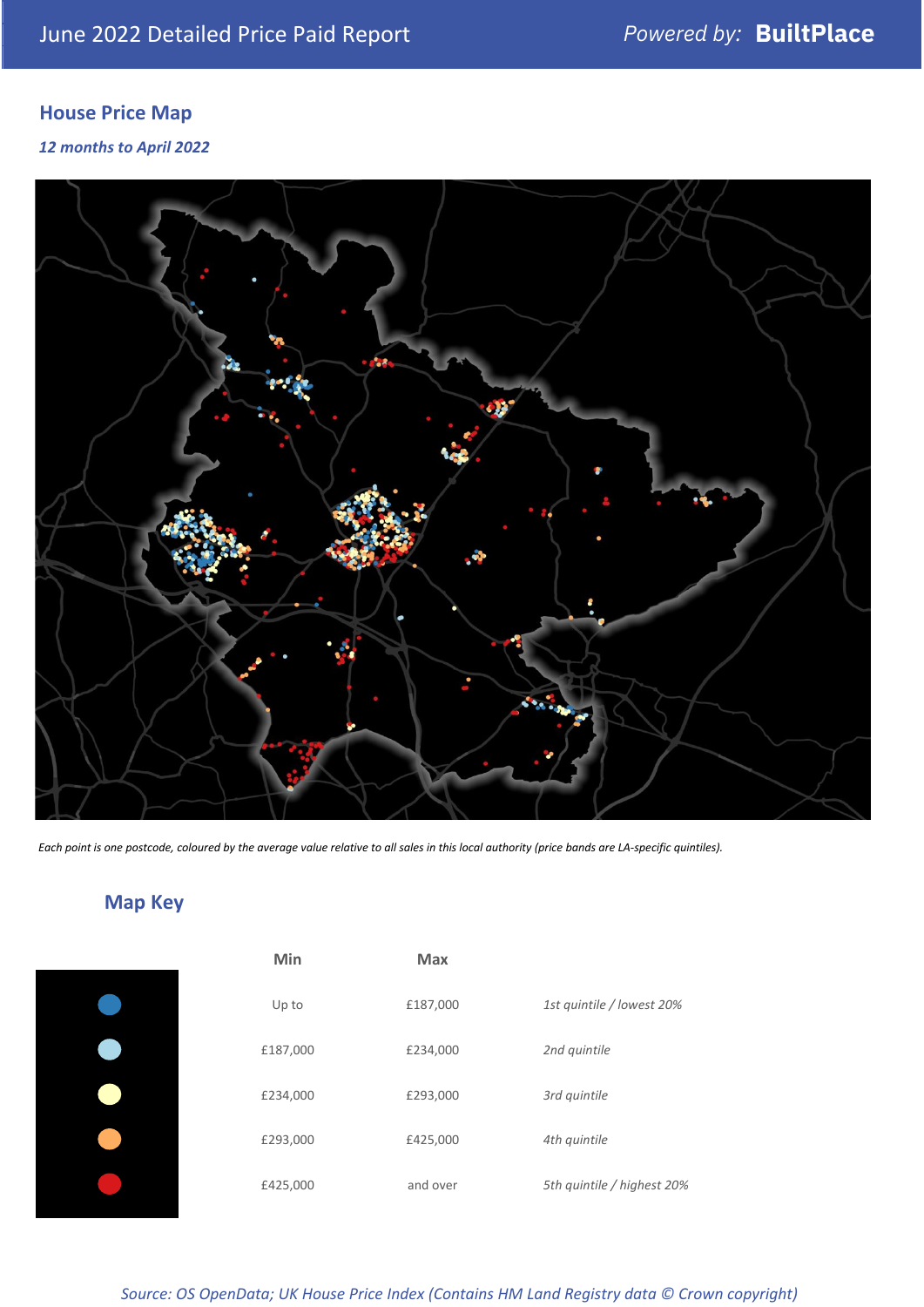# **Average House Price by Property Type**

#### *12 months to April 2022*



|                 | <b>New</b> | <b>Second hand</b> |  |  |
|-----------------|------------|--------------------|--|--|
| <b>Flat</b>     | £267,500   | £167,488           |  |  |
| <b>Terraced</b> | £220,081   | £226,945           |  |  |
| Semi-detached   | £263,018   | £255,110           |  |  |
| <b>Detached</b> | £439,682   | £506,800           |  |  |

## **House Price Distribution by Year**

*All properties, by price band and calendar year (2020 = year to date)*

|                    | 1997 | 2002 | 2007 | 2012 | 2017 | 2019 | 2020 |
|--------------------|------|------|------|------|------|------|------|
| <b>Under £100k</b> | 77%  | 40%  | 5%   | 9%   | 4%   | 2%   | 4%   |
| £100-200k          | 19%  | 41%  | 51%  | 49%  | 36%  | 23%  | 19%  |
| E200-300k          | 3%   | 13%  | 25%  | 26%  | 33%  | 35%  | 36%  |
| £300-400k          | 1%   | 3%   | 11%  | 9%   | 14%  | 17%  | 18%  |
| £400-500k          | 0%   | 1%   | 4%   | 3%   | 6%   | 11%  | 9%   |
| £500k-1m           | 0%   | 1%   | 3%   | 3%   | 6%   | 11%  | 11%  |
| £1-2m              | 0%   | 0%   | 0%   | 0%   | 1%   | 2%   | 3%   |
| <b>Over £2m</b>    | 0%   | 0%   | 0%   | 0%   | 0%   | 0%   | 0%   |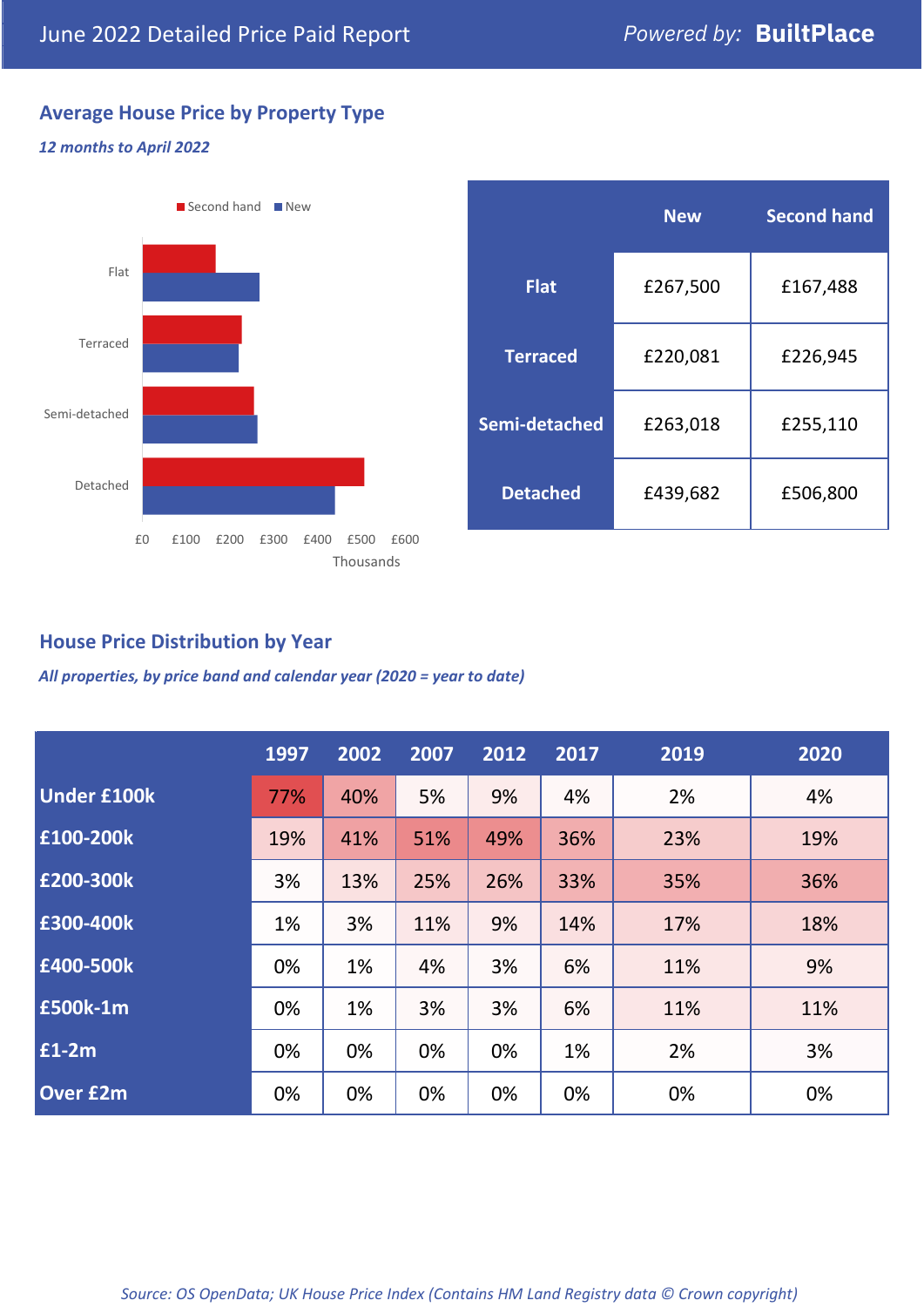## **Transactions (February 2022 data)**

*Annual Transactions, Indexed (2001-05 average = 100)*



There were 1,843 transactions in Lichfield during the 12 months to February 2022. This is 89% of the average from 2001- 05 and suggests activity is below pre-downturn levels.

Transactions in Lichfield have grown by 2.3% since 2014, compared to changes of -4.1% for West Midlands and -7.7% for England.



#### *Cash and New Build Sales as % of Total, by Year*

*Note: The data on this page EXCLUDES transactions identified as transfers under a power of sale/repossessions, buy-to-lets (where they can be identified by a mortgage), and transfers to non-private individuals - i.e. it comprises only Land Registry 'A' data.*